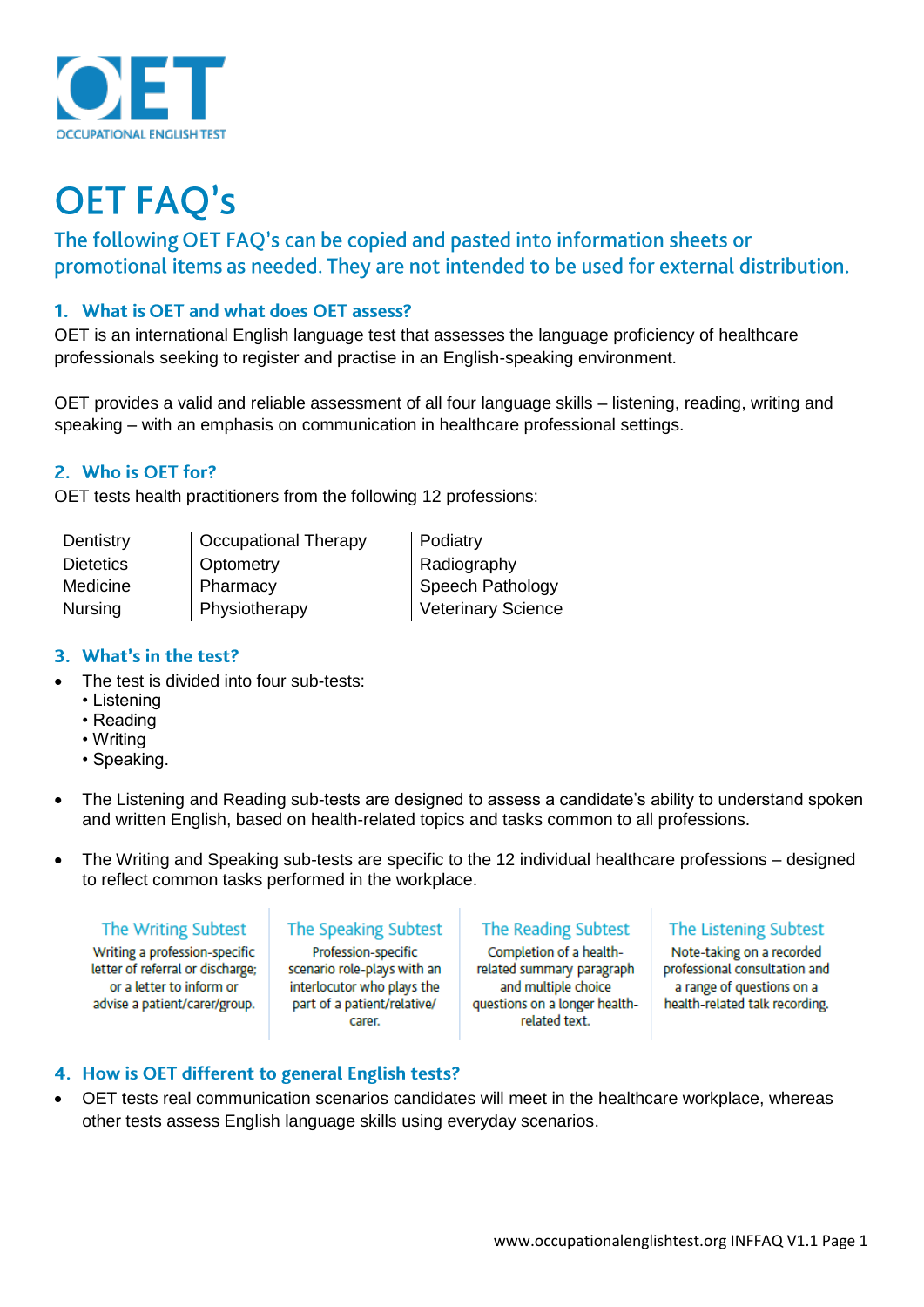

For example:

- o For writing, most healthcare professionals must prepare referral letters based on case notes as part of their regular practice, so this is one task that is tested in OET.
- o For speaking, OET uses role-plays which test the healthcare professional's ability to proficiently conduct a healthcare consultation with a patient/carer. OET tests the ability to deal with sensitive topics, reassure someone who is anxious, translate specialist register into lay language and control the power relationship between the healthcare professional and the patient/carer in a consultation.

## 5. How is the speaking test conducted?

• The speaking test is conducted face to face by interlocutors. The interlocutors are required to play the role of a patient or carer while recording the role play on to a digital recorder. The candidate plays the role of the healthcare professional they have selected to take the test for (e.g. nurse). It is a simulation of communication in a healthcare setting between healthcare professional (candidate) and the patient or carer (interlocutor).

## 6. Do speaking test interlocutors need special training?

• Test Venues conduct training sessions for their interlocutors based on webinar training provided by OET, which focusses how to play the role of the patient/carer in an OET role play. A document containing the minimum professional requirements for interlocutors will be supplied to new test venues.

# 7. Do speaking test interlocutors need to do any marking or know medical terms?

• The interlocutor does not do any marking. The recordings are sent to the OET Centre in Melbourne, Australia where they are assessed by examiners. In addition, interlocutors are not required to train in medical English.

## 8. When and where can candidates take the test?

- OET is available monthly, 12 times per year.
- OET is available at over 80 testing venues in 35 countries. For up to date details on test venues go to the OET website – <https://www.occupationalenglishtest.org/test-information/test-dates-locations/>

## 9. How do candidates apply for OET?

• Candidates can apply and pay for the test online three weeks or more before their selected test date at [www.occupationalenglishtest.org](http://www.occupationalenglishtest.org/)

# 10. How do candidates receive results?

Results are published online 16 days after the test and candidates can login to a secure system to view their results, which are also sent by post.

## 11. How are the tests graded and how do scores compare to IELTS?

- Candidates receive a separate grade for each subtest, ranging from  $A E$ . There is no overall grade.
- The table below shows which OET scores correlate to IELTS scores.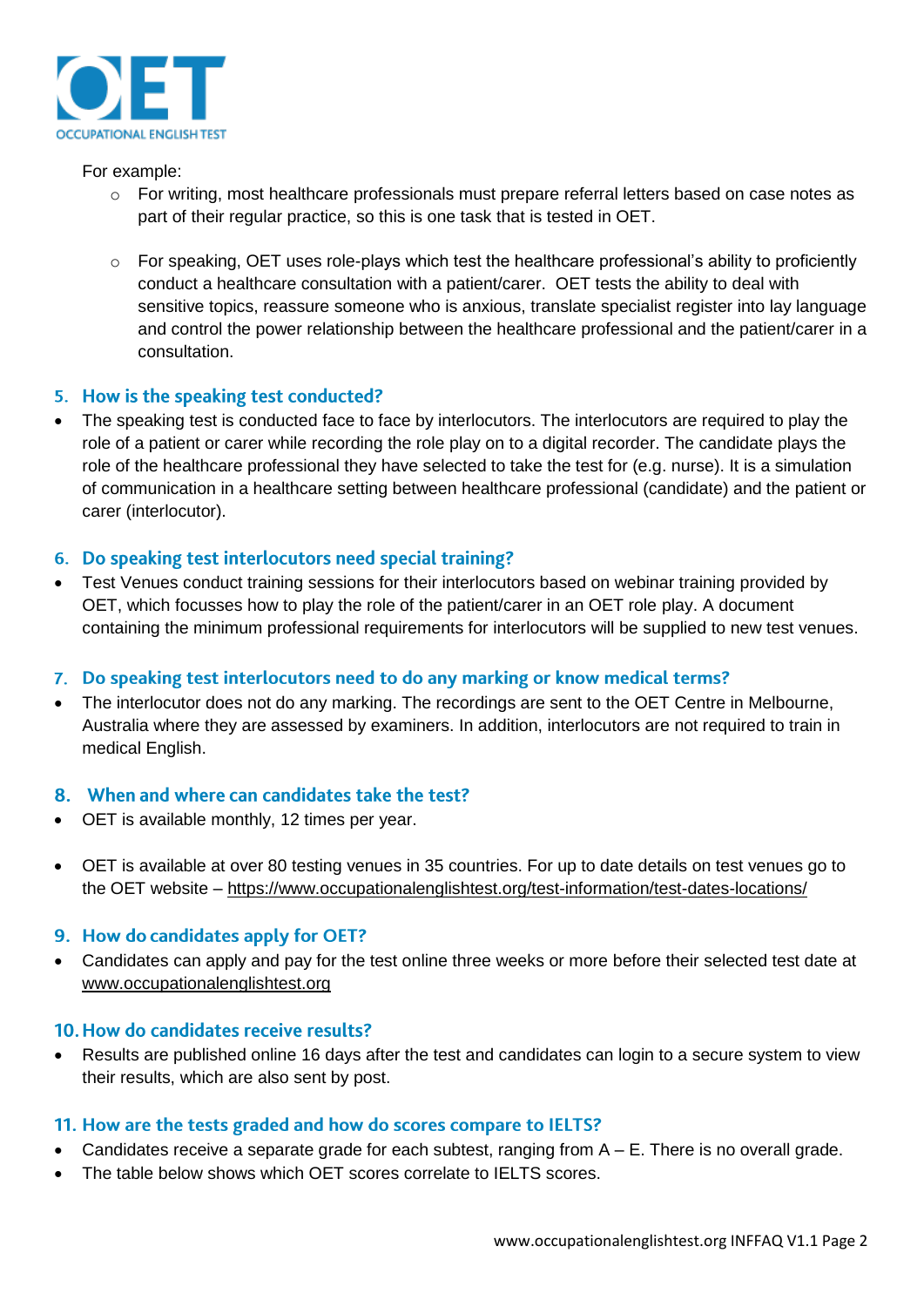

| OET grade | <b>Example Description of ability</b>                                                                                                                                                 |       |
|-----------|---------------------------------------------------------------------------------------------------------------------------------------------------------------------------------------|-------|
|           | Very high level of performance                                                                                                                                                        | 80-90 |
|           | High level of performance; i.e. able to use English with fluency and accuracy adequate for<br>healthcare registration, appropriate visa categories, healthcare courses and workplaces | 70-75 |
|           | Good level of performance; adequate for appropriate visa categories, healthcare courses<br>and workplaces                                                                             | 55-65 |
|           | Moderate level of performance: requires improvement                                                                                                                                   |       |
|           | Low level of performance: requires considerable improvement                                                                                                                           |       |

## 12. How much does the test cost?

The test costs AUD \$587 globally and there are no plans to increase this amount in the near future.

## 13. Why is the test more expensive and take longer to get results than other tests?

• OET is healthcare specific and therefore not based on everyday language. To ensure a high-quality exam, each test is developed and marked in consultation with subject matter experts in healthcare, leading to longer preparation and assessment time and the involvement of a greater number of staff.

## 14. How is validity and reliability of OET ensured?

- Candidates undergo a rigorous ID check upon initial registration, on the test day and for each sub-test.
- A strict code of practice for the storage and transportation of test materials is followed.
- Candidate scripts are securely dispatched and returned directly to The OET Centre in Melbourne. All sub-tests are assessed at The OET Centre in Melbourne by trained expert assessors.
- Assessment processes routinely include double marking and statistical analysis to ensure that candidate results are accurate and fair.
- Leading language testing academics contribute to the continued development and improvement of the test.
- Input from subject matter experts ensures authentic test materials.
- Numerous studies have been published exploring various aspects of the test's validity and can be found at:<https://www.occupationalenglishtest.org/research/>

#### 15. How long is an OET result valid?

The length of time that OET results are valid is determined by the regulatory authority, government agency, educational institution or other organisation that accepts OET results. To ensure they meet individual requirements, candidates need to contact the OET recognizing organisation. In most situations, it is two years for registration purposes and three years for immigration purposes. A list of organisations accepting OET is available at: [https://www.occupationalenglishtest.org/test](https://www.occupationalenglishtest.org/test-information/who-recognises-oet/)[information/who-recognises-oet/](https://www.occupationalenglishtest.org/test-information/who-recognises-oet/)

#### 16. Why is OET needed?

- Research has shown that limited language proficiency is a barrier to effective communication in healthcare. *Source: Elder, C. et al (2013) Towards improved healthcare communication.*
- The top source of complaints in healthcare are treatment and communication. *Source: Reader, T. G. (2014). Patient Complaints in Healthcare Systems: a systematic review and coding taxonomy.*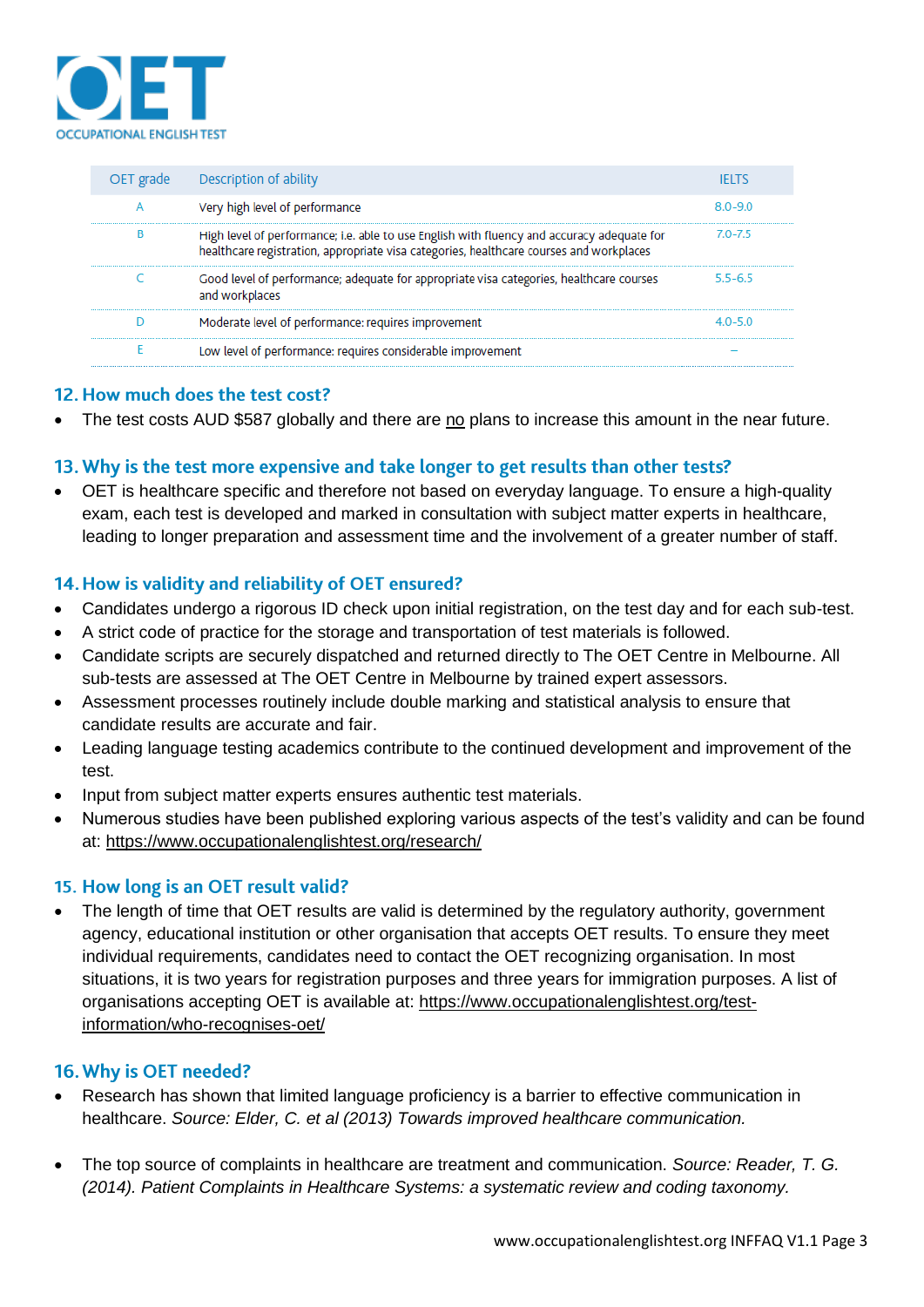

- Ageing populations and chronic diseases are putting pressure on healthcare systems in English speaking countries, resulting in a shortage of healthcare workers and demand for foreign-trained healthcare professionals. *Source: WHO 2013, A universal truth: no health without a workforce: [http://www.who.int/workforcealliance/knowledge/resources/hrhreport2013/en/\)](http://www.who.int/workforcealliance/knowledge/resources/hrhreport2013/en/)*
- An increasing number of foreign trained healthcare professionals are being recruited to fill shortages. *Source: OECD 2016 Health workforce policies in OECD countries: <http://www.oecd.org/publications/health-workforce-policies-in-oecd-countries-9789264239517-en.htm>*

## 17. Why do candidates choose OET?

- **Recognition**: OET is accepted by healthcare regulators in Australia, New Zealand, Namibia, Singapore and Dubai for registration purposes, as well as both Australian and New Zealand immigration for all visa categories.
- **Confidence**: OET is recommended by past test takers because preparation and test materials reflect real healthcare scenarios leading to increased confidence on test day.
- **Relevance:** OET helps candidates develop the language skills and confidence to communicate in the healthcare workplace.
- **Support:** OET provides a wide range of preparation resources, many of which are online and free of charge.

## 18. Has any stakeholder research been carried out?

To establish OET's validity and reliability, stakeholder perception research was carried out in 2013 by Vidakovic and Khalifa, which showed that OET is a reliable test of English language communication skills, stating: **"***OET test takers are perceived as effective communicators able to communicate on matters that are both technical and emotional and who can use lay language so that patients can easily understand what they are saying***."**

- Significant findings include:
	- o 93% of healthcare professionals said that their colleagues who have taken OET communicated effectively in the workplace.
	- o 83% said they performed well at the writing tasks in their workplace.
	- o Over 70% of healthcare professionals said that preparing for OET made them confident about communicating in English in their profession.
	- $\circ$  Close to 70% felt confident about communicating with patients and carers.

[https://www.occupationalenglishtest.org/resources/uploads/2015/08/Vidakovic-and-Khalifa-2013-](https://www.occupationalenglishtest.org/resources/uploads/2015/08/Vidakovic-and-Khalifa-2013-Stakeholders-Perceptions-Research-Notes-54.pdf) [Stakeholders-Perceptions-Research-Notes-54.pdf](https://www.occupationalenglishtest.org/resources/uploads/2015/08/Vidakovic-and-Khalifa-2013-Stakeholders-Perceptions-Research-Notes-54.pdf)

## 19. What preparation support does OET provide to candidates?

- OET's Preparation Portal contains a range of preparation materials, many of which are free of charge. To see the OET Preparation Portal, go to [https://www.occupationalenglishtest.org/test](https://www.occupationalenglishtest.org/test-information/preparation-portal/oet-masterclass/)[information/preparation-portal/oet-masterclass/](https://www.occupationalenglishtest.org/test-information/preparation-portal/oet-masterclass/)
- OET's Preparation Portal resources include: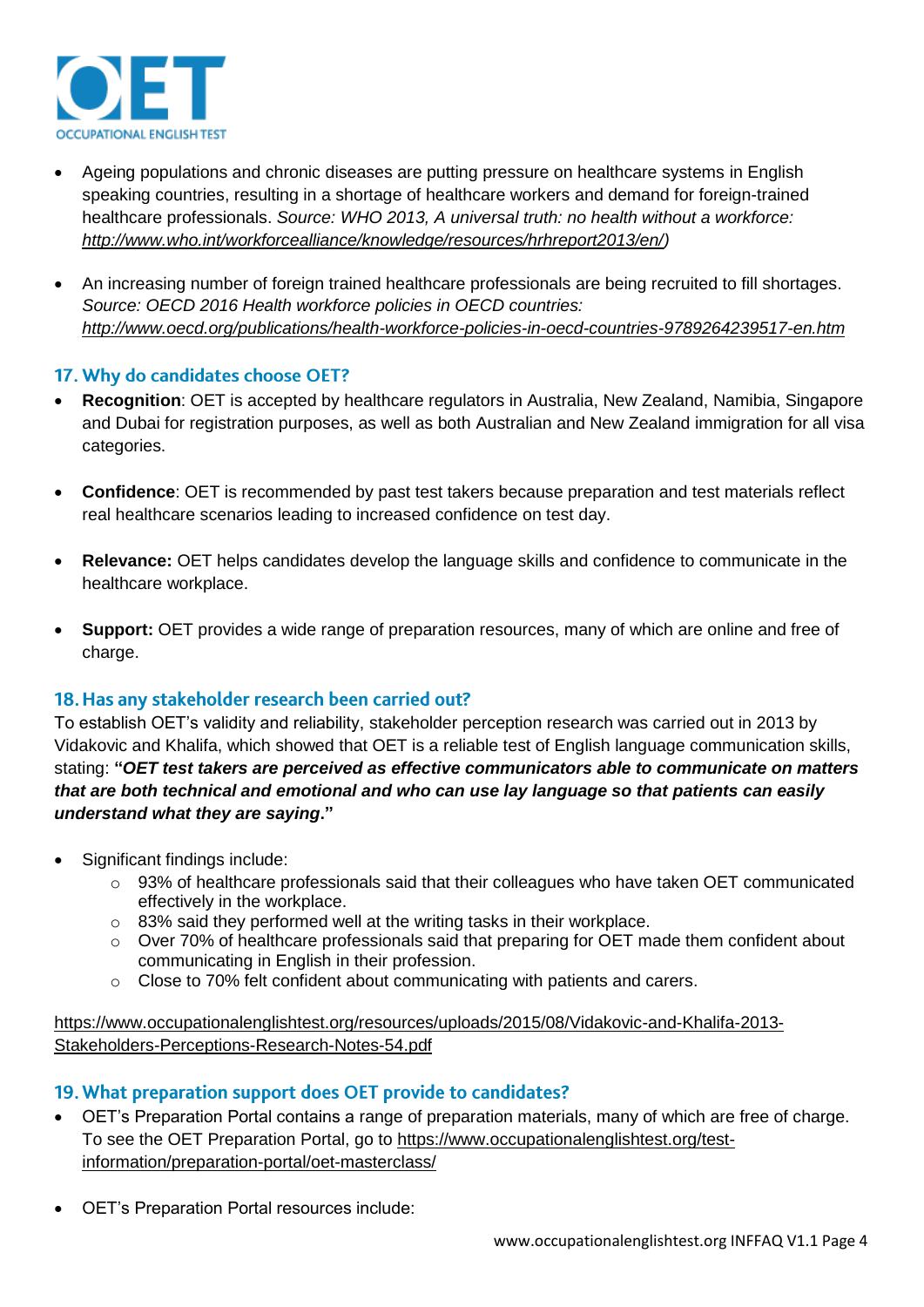

| <b>FREE!</b><br>Online sample<br><b>Practice Tests</b> | <b>FREE!</b><br><b>ONLINE MASTERCLASS</b><br>Live webinar with OET preparation expert<br>Top tips for success - What the test involves -<br>Opportunity to ask questions | <b>FREE!</b><br>Online tips to improve<br>performance |
|--------------------------------------------------------|--------------------------------------------------------------------------------------------------------------------------------------------------------------------------|-------------------------------------------------------|
| <b>ONLINE</b><br><b>PREPARATION</b><br><b>COURSE</b>   | <b>CUSTOMISED FEEDBACK</b><br>Receive feedback on your speaking<br>and writing skills and guidance<br>on how to improve.                                                 | <b>PRACTICE BOOKS</b><br><b>FOR ALL SKILLS</b>        |

# 20. Who uses OET as proof of English proficiency?

OET is used as proof of English proficiency by health regulators in Australia, New Zealand, Namibia, Singapore and Dubai for registration in 12 healthcare professions. OET is also accepted by the Australian Department of Immigration and Immigration New Zealand for most visa categories, as well as major health educators and recruiters. For an up to date list of organisations, go to: <https://www.occupationalenglishtest.org/test-information/who-recognises-oet/>

- 21. Why do employers, educators and healthcare regulators use OET as proof of English proficiency?
- **Healthcare regulators, boards and councils** can ensure that internationally trained healthcare professionals have appropriate standards of English, specific to the healthcare sector. This is key to guaranteeing patient safety and well-being.
- **Hospitals and other healthcare employers** can ensure that their employees (doctors, nurses and other healthcare professionals) have the necessary English language communication skills for delivering quality healthcare.
- **Healthcare educators** can ensure that graduating students have employment-ready or registrationready language skills by including OET preparation and testing in their courses.

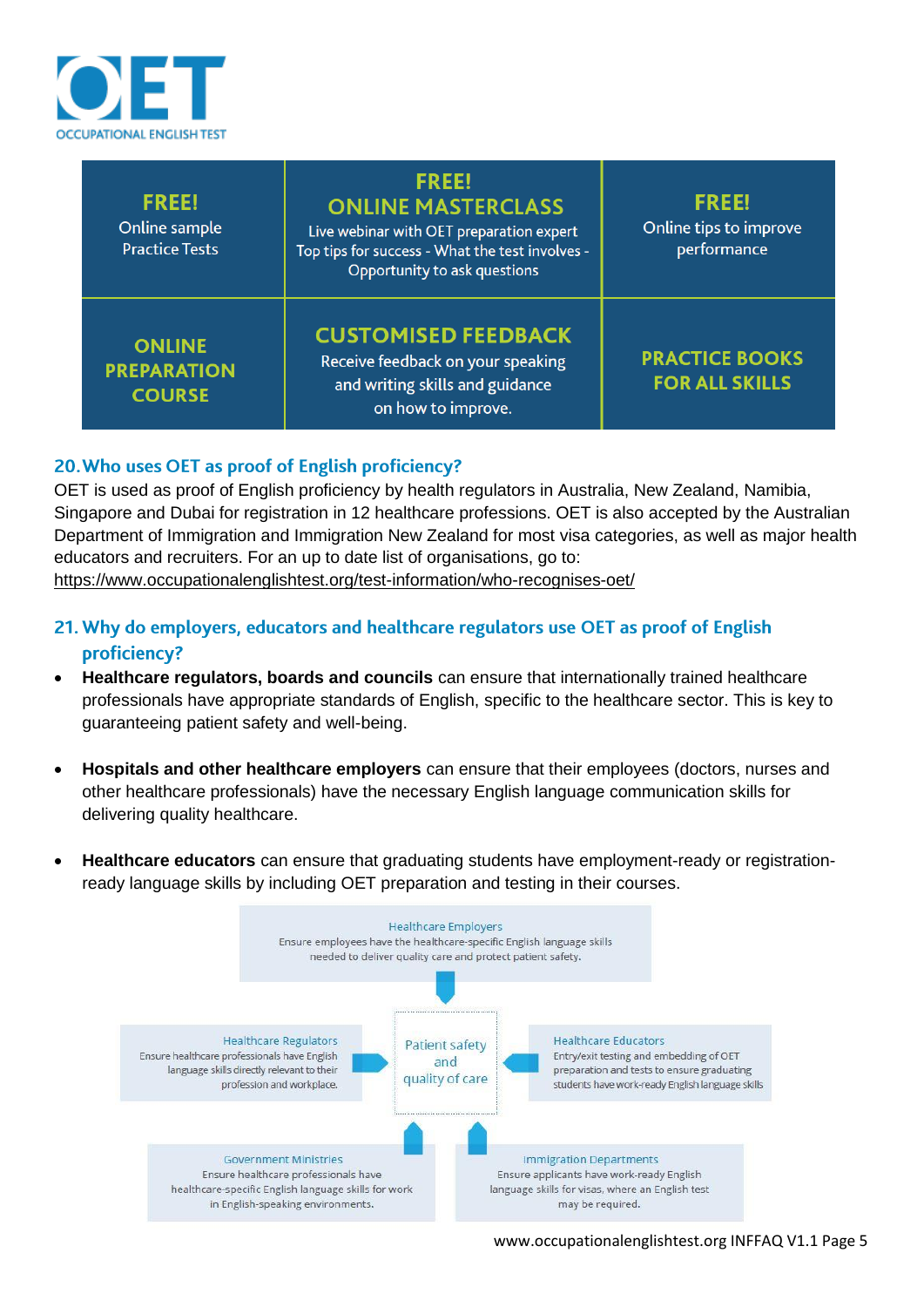

## 22. What are the benefits of using OET as proof of English proficiency?

- Protects patient safety and improves quality of care by optimising communication with patients, carers and colleagues.
- Reduces the training burden for hospitals and other employers.
- Establishes a fair way to select internationally trained health professionals.
- Attracts candidates committed to excellence and professionalism.

## 23. How is OET used by healthcare regulators and employers?

- Healthcare regulators use OET results as proof of the required level of English language proficiency for registration in English-speaking healthcare environments.
- Most healthcare regulators accept an A or B grade in each subtest for registration purposes, but exact requirements need to be checked with individual regulators.

## 24. How is OET used by healthcare educators?

- OET results can be used as proof of English proficiency for students applying to take a healthcare course taught in English.
- OET preparation materials and tests can be embedded into healthcare courses to raise the English language skills of students up to the necessary level for registration and employment on graduation.

#### 25. Is OET used as proof of proficiency for postgraduate healthcare studies?

• OET is used as proof of proficiency for entry into healthcare postgraduate courses. It is useful, not only for study, but also for English language requirements for registration on graduation.

#### 26. Why do healthcare educators embed OET into courses?

• Embedding OET creates a contextualised learning environment where students develop English skills directly relevant to the course content. For example, during a unit on asthma management, English skills can be taught using a scenario involving asthma.

#### Healthcare diploma, degree, pathway or bridging programme

Contexturalised learning teaching relevant English alongside core curriculum units (e.g. helping a distressed asthma patient)

#### Before clinical placement

Mock OET test with feedback to students.

#### Graduation

Real OET test to become registration and work-ready.